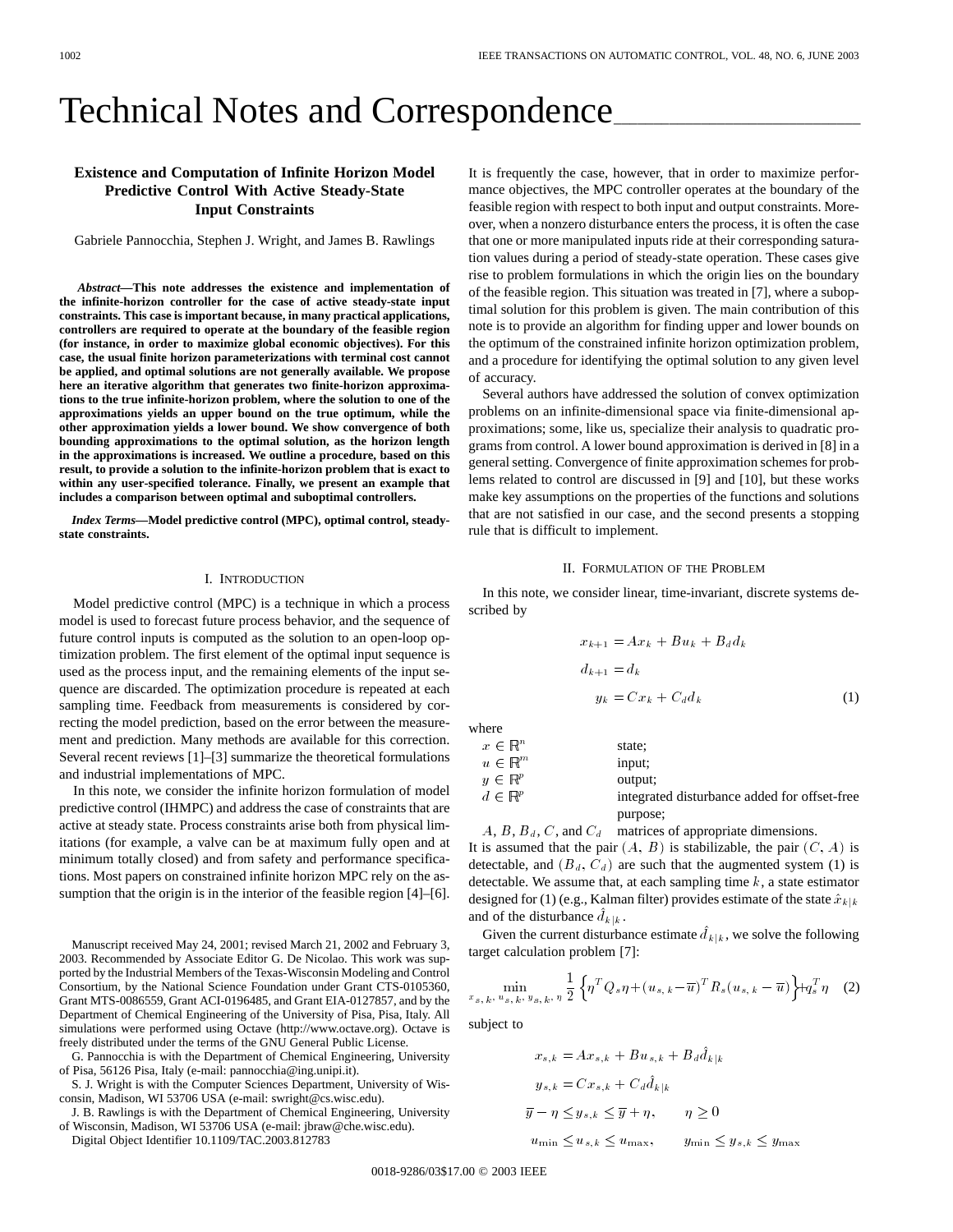in which  $Q_s$  and  $R_s$  are positive–definite matrices and  $\overline{y}$  and  $\overline{u}$  are the setpoints for the output and input, respectively. The target optimization handles the case in which the setpoints  $\overline{y}$  and  $\overline{u}$  may come from a plant-wide optimization using a model and disturbance different from those in (2). The target problem provides a steady state for the model in (2) close to the setpoint, which serves as the origin for the deviation variables used subsequently in (4). We assume that the strict inequalities  $y_{\text{min}} < y_{\text{max}}$ ,  $u_{\text{min}} < u_{\text{max}}$  are satisfied. For appropriate choices of  $q_s$ , the linear penalty  $q_s^T \eta$  guarantees that the output slack variable  $\eta$ is zero whenever it is possible to use this value without violating feasibility; that is, whenever the target value  $\overline{y}$  is a feasible choice for  $y_{s,k}$ .

Next, we pose the following infinite horizon optimization problem to compute the control action:

$$
\min_{\{x_{k+j}, u_{k+j}, y_{k+j}\}_{j=0}^{\infty}} \frac{1}{2} \sum_{j=0}^{\infty} (y_{k+j} - y_{s,k})^T Q(y_{k+j} - y_{s,k}) + (u_{k+j} - u_{s,k})^T R(u_{k+j} - u_{s,k})
$$
 (3a)

subject to

$$
\hat{x}_{k+j+1|k} = A\hat{x}_{k+j|k} + Bu_{k+j} + B_d \hat{d}_{k|k}, \quad j = 0, 1, 2, \dots (3b)
$$

$$
y_{k+j} = C\hat{x}_{k+j|k} + C_d \hat{d}_{k|k}, \quad j = 0, 1, 2, ...
$$
 (3c)

$$
u_{\min} \le u_{k+j} \le u_{\max}, \quad j = 0, 1, 2 \dots \tag{3d}
$$

$$
y_{\min} \leq y_{k+j} \leq y_{\max}, \quad j = 0, 1, 2, \dots
$$
 (3e)

We assume that  $Q$  and  $R$  are positive definite matrices of appropriate dimension. This optimization problem can be rewritten in a more convenient way by considering the following new deviation variables:

$$
w_j = \hat{x}_{k+j|k} - x_{s,k} \quad v_j = u_{k+j} - u_{s,k} \quad Q \leftarrow C^T Q C
$$

$$
D = \begin{bmatrix} I \\ -I \end{bmatrix} \quad d = \begin{bmatrix} u_{\text{max}} - u_{s,k} \\ -u_{\text{min}} + u_{s,k} \end{bmatrix}
$$

$$
E = \begin{bmatrix} C \\ -C \end{bmatrix} \quad e = \begin{bmatrix} y_{\text{max}} - y_{s,k} \\ -y_{\text{min}} + y_{s,k} \end{bmatrix}.
$$

Notice that from (2), we have that  $d \geq 0$  and  $e \geq 0$ . Thus, (3) becomes

$$
\mathcal{O}(N): \ \min_{\{w_j, v_j\}_{j=0}^{\infty}} \frac{1}{2} \sum_{j=0}^{\infty} w_j^T Q w_j + v_j^T R v_j \tag{4a}
$$

subject to

$$
w_0 = w^{\text{init}} \quad w_{j+1} = Aw_j + Bv_j, \qquad j = 0, 1, 2, \dots
$$
\n(4b)

$$
D v_j \le d, \qquad j = 0, 1, 2, \dots \tag{4c}
$$

$$
E w_j \le e, \qquad j = 0, 1, 2, .... \tag{4d}
$$

Problem (4) may be infeasible due to the presence of input and state constraints. For example, a disturbance may enter the plant and cause the current state  $w^{\text{init}}$  to leave the set of admissible initial conditions. The problem of transient infeasibility for MPC caused by inconsistent state constraints has been addressed in several ways [11]–[13]. Any of these state constraint softening approaches can be incorporated into the methodology proposed here. Therefore, we can assume that for the given  $w^{\text{init}}$ , a sequence  $\{v_j, w_j\}_{j=0}^{\infty}$  exists that is feasible with respect to constraints (4b), (4c), and (4d), and gives a finite value of the objective function in (4). This assumption is commonly referred to as *constrained stabilizability*. It is important to note that the pair  $(Q^{1/2}, A)$  is detectable, because  $(C, A)$  is detectable and the "original"  $Q$  in (3) is positive definite. Because  $(Q^{1/2}, A)$  is detectable, unstable modes cannot evolve without affecting the objective function. This condition and the fact that  $R$  is positive definite imply that for a feasible sequence  $\{(w_j, v_j)\}_{j=0}^{\infty}$  in (4), we have  $w_j, v_j \to 0$  as  $j \to \infty$  [6]. In fact, positive definiteness of  $R$  implies that the aggregated input vectors  $(v_0, v_1, v_2, ...)$  belongs to the space  $\ell^2$ , which is the set of infinite-dimensional real vectors  $(z_1, z_2, z_3, ...)$  for which  $\sum_{j=1}^{\infty} z_j^2 < \infty$ .

When all components of  $d$  and  $e$  are strictly positive, the origin is in the interior of the feasible region, and algorithms for solving (4) are available [5], [6]. If, on the other hand, state constraints (4d) are active at steady state (i.e., some components of  $e$  are zero), then arbitrarily small constant disturbances can render the hard constrained problem infeasible, which means that there is no feasible sequence that brings the system to the origin without persistently violating the active state constraints. This condition should register a process exception and possibly shut down the process. We assume, therefore, that state constraints are not active at steady state; that is,  $e > 0$ . Finally, we consider the case in which the input constraints *are* active at steady state; that is, some components of d are zero (equivalently, some components of  $u_{s,k}$  equal their lower or upper bound). This case is often encountered in practice; for example, if the setpoint  $\overline{y}$  is unreachable, the target problem produces  $u_{s,k}$  at a bound. We consider this case in the remainder of the note.

#### III. OPTIMAL SOLUTION OF THE INFINITE HORIZON PROBLEM

In this section, we present a method for finding the solution of problem (4) to arbitrary accuracy. Our approach is to construct two finite-horizon problems that approximate (4) and for which solutions can be calculated. One of these approximations has an optimal objective value that is an upper bound for the optimal objective of (4), while the other approximation yields a lower bound. We show that the two bounds approach each other as the horizon length  $N$  approaches infinity, and use the difference between the bounds to estimate the difference between the solution of the approximating problems and the solution of (4). An added benefit of our analysis is that it proves existence of the optimal solution to problem (4) whenever a feasible sequence exists.

## *A. Upper Bound on the Optimal Solution*

An upper bound on the optimal objective  $\Phi^*$  of (4) can be computed by using the method proposed in [7]. In this approach, a suboptimal solution to (4) is found by restricting the evolution of the input and state trajectories to the null space of the active steady-state constraints, after the finite horizon  $N > 0$ . This solution is found by minimizing the following infinite horizon objective function:

$$
U(N): \ \min_{\{w_j, v_j\}_{j=0}^{\infty}} \frac{1}{2} \sum_{j=0}^{\infty} w_j^T Q w_j + v_j^T R v_j \tag{5a}
$$

$$
subject to: (4b), (4c), (4d), and \t(5b)
$$

$$
\overline{D}v_j = 0, \qquad j = N, \ N + 1, \dots \tag{5c}
$$

in which  $\overline{D}$  denotes the row submatrix of  $D$  corresponding to input inequality constraints active at steady state, that is the rows of  $D$  for which the corresponding elements of d are zero. Let  $\Phi_N$  be the optimal objective value for  $\mathcal{U}(N)$  in (5). Since (5) has more constraints than (4), its feasible region is no larger, so we have

$$
\Phi^* \leq \overline{\Phi}_N. \tag{6}
$$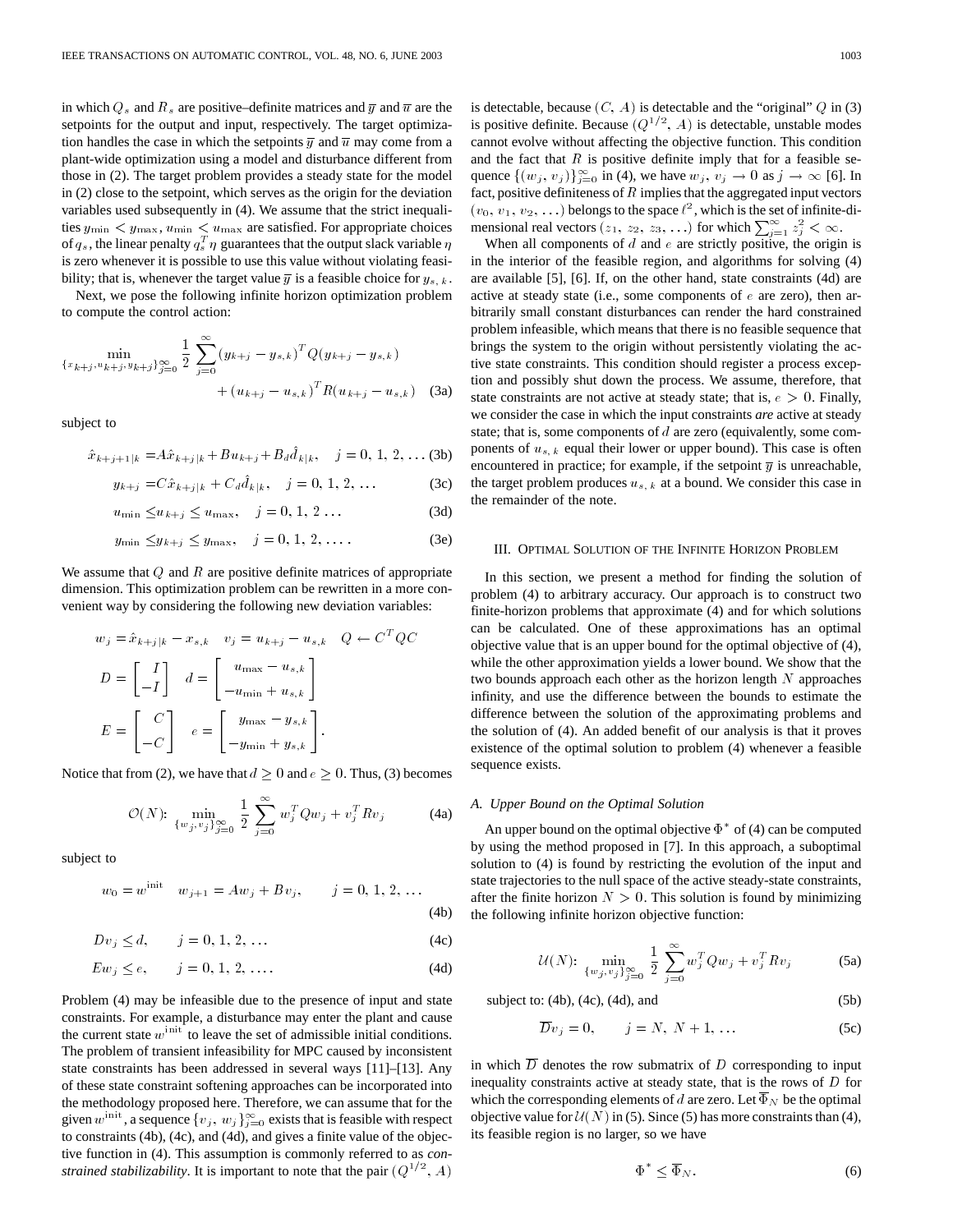We can reformulate the infinite horizon problem (5) as a finitehorizon problem (for sufficiently large  $N$ ) that can be solved by practical means as follows:

$$
\min_{\{w_j\}_{j=0}^N, \{v_j\}_{j=0}^{N-1}} \frac{1}{2} \sum_{j=0}^{N-1} \left\{ w_j^T Q w_j + v_j^T R v_j \right\} + \frac{1}{2} w_N^T \overline{\Pi} w_N \tag{7a}
$$

subject to

$$
w_0 = w^{\text{init}} \quad w_{j+1} = Aw_j + Bv_j,
$$

$$
j = 0, 1, 2, \cdots, N - 1 \tag{7b}
$$

$$
Dv_j \le d, \qquad j = 0, 1, 2, \ldots N - 1
$$
 (7c)

$$
E w_j \le e, \qquad j = 0, 1, 2, \dots N
$$
 (7d)

in which the cost-to-go matrix  $\overline{\Pi}$  is associated with the unconstrained control law

$$
v_j = \overline{K} w_j. \tag{8}
$$

The offline computation of  $\overline{K}$  is described in [7]; we outline the procedure here. Let  $\mathcal{N}_{\overline{D}}$  be an orthonormal basis for the null space of  $\overline{D}$ , so that vectors  $v_j$  that satisfy (5c) have the form  $\mathcal{N}_{\overline{D}} p_j$ ,  $j = N, N +$ 1, ... for arbitrary  $p_j$ . We then solve the optimal unconstrained LQR problem for the system with characteristic matrices  $(A, B\mathcal{N}_{\overline{D}})$  and with  $(Q, \mathcal{N}_{\overline{D}}^T R \mathcal{N}_{\overline{D}})$  as state and input penalty, respectively, to obtain optimal gain and cost-to-go matrices  $K_{\overline{D}}$  and  $\overline{\Pi}$ , respectively. It follows that  $\overline{K} = \mathcal{N}_{\overline{D}} K_{\overline{D}}$ . In order for such a linear control law to exist, the pair  $(A, B\mathcal{N}_{\overline{D}})$  must be stabilizable. When this condition is not satisfied, we require the controller to zero, at the end of the finite horizon N, the unstable modes that are not controllable in this subspace.

We have the following existence result.

*Theorem 1:* If the optimization problem (4) is feasible, there exists a finite integer N' such that (5) is feasible for any  $N \ge N'$ .

*Proof:* See [14, App. A.1].

Note that the solution obtained from (7) and (8) yields a valid solution for (5) [and, hence, a valid upper bound for (4)] only if the terminal state  $w_N$  from (7) belongs to the output admissible set of the system with characteristic matrices  $(A, B\mathcal{N}_{\overline{D}})$  and with the inactive constraints only [7]. That is, we need to ensure that the sequence  $\{v_j, w_j\}_{j=N}^{\infty}$  generated by (4b) together with (8) satisfies the inactive constraints from (4c), (4d) at all subsequent stages  $j = N, N + 1, \ldots$ 

## *B. Lower Bound on the Optimal Solution*

A lower bound on the optimal objective  $\Phi^*$  of (4) can be found by minimizing the following infinite horizon objective function:

$$
\mathcal{L}(N)
$$
:  $\min_{\{w_j, v_j\}_{j=0}^{\infty}} \frac{1}{2} \sum_{j=0}^{\infty} w_j^T Q w_j + v_j^T R v_j$  (9a)

$$
subject to: (4b), (7c), (7d). \tag{9b}
$$

Notice that constraints (7c) and (7d) are enforced over a finite horizon  $N$  only. Therefore, if the optimal problem (4) [equivalently, the upper bounding problem (5)] is feasible, we have that (9) also is feasible.

Let  $\Phi_N$  be the optimal objective value for  $\mathcal{L}(N)$ . Since (9) has fewer constraints than (4), we have

$$
\underline{\Phi}_N \le \Phi^* \qquad \forall N > 0. \tag{10}
$$

The infinite horizon problem (9) can be solved by using a finite parameterization, since after stage N the optimal control law is  $v_j =$ 

 $Kw_i$  in which K is the well-known unconstrained LQR gain computed from the corresponding Riccati equation. Thus, we solve the following problem:

$$
\min_{\{w_j\}_{j=0}^N, \{v_j\}_{j=0}^{N-1}} \frac{1}{2} \sum_{j=0}^{N-1} \left\{ w_j^T Q w_j + v_j^T R v_j \right\} + \frac{1}{2} w_N^T \Pi w_N
$$
\n(11a)

$$
subject\ to: (7b), (7c), (7d) \tag{11b}
$$

in which  $\Pi$  is the steady-state solution of the Riccati equation. Note that since the constraints (7c) and (7d) are imposed only over a finite horizon, the solution of (11) may violate input and state constraints (4c) and (4d) at some stages  $j > N$ .

#### *C. Convergence of the Optimal Sequences*

The results of this section are proved in [14, App. A.2]. Our analysis relies on the fact that all aggregated (infinite-dimensional) input vectors  $(v_0, v_1, v_2, ...)$  of interest lie in the space  $\ell_2$ , which is a separable Hilbert space when equipped with the obvious inner product. In particular, in the notation of the results below, we have that  $z^*, \overline{z}_N$ , and  $\underline{z}$  *N* all belong to  $\ell^2$ .

*Theorem 2:* Let  $z^*$  and  $\overline{z}_N$  be the optimal infinite-dimensional input sequences solution to the optimal problem (4) and to the upper bounding problem (5), respectively. We have

$$
\lim_{N \to \infty} \overline{z}_N = z^* \qquad \overline{\Phi}_N \downarrow \Phi^* \tag{12}
$$

where the last limit indicates that  $\{\overline{\Phi}_N\}$  is nonincreasing and converges to  $\Phi^*.$ 

*Theorem 3:* Let  $z^*$  and  $\underline{z}$   $N$  be the optimal infinite-dimensional input sequences solution to the optimal problem (4) and to the lower bounding problem (9), respectively

$$
\lim_{N \to \infty} \underline{z}_N = z^* \qquad \underline{\Phi}_N \uparrow \Phi^* \tag{13}
$$

where the last limit indicates that  $\{\Phi_N\}$  is nondecreasing and converges to  $\Phi^*$ .

*Theorem 4:* Let  $v_0^*$  and  $\overline{v}_{N,0}$  be the first input component of the solution to the optimal problem (4) and to the upper bounding problem (5), respectively. There exists a positive scalar  $\alpha$  such that for any N the following inequality holds:

$$
\|\overline{v}_{N,0} - v_0^*\| \le \|\overline{z}_N - z^*\| \le \left[\frac{2}{\alpha} \left(\overline{\Phi}_N - \underline{\Phi}_N\right)\right]^{1/2}.\tag{14}
$$

The scalar  $\alpha$  depends on the problem data and in particular on the matrix  $R$ , as we show at the end of the next section.

#### IV. IMPLEMENTATION ISSUES

The results of the previous section suggest an iterative approach to determining an approximation to the  $v_0^*$  component of the solution of the infinite horizon problem (4). In this approach, we solve a series of quadratic programs for the upper and the lower bound problems (5) and (9). If the difference between the optimal objective values for these problems does not satisfy a chosen stopping criterion, the horizon is increased; otherwise the first input  $\overline{v}_{N, 0}$  of the computed sequence of the upper bound problem (5) is accepted as a good approximation to  $v_0 \ast \ast$ , and is injected into the plant.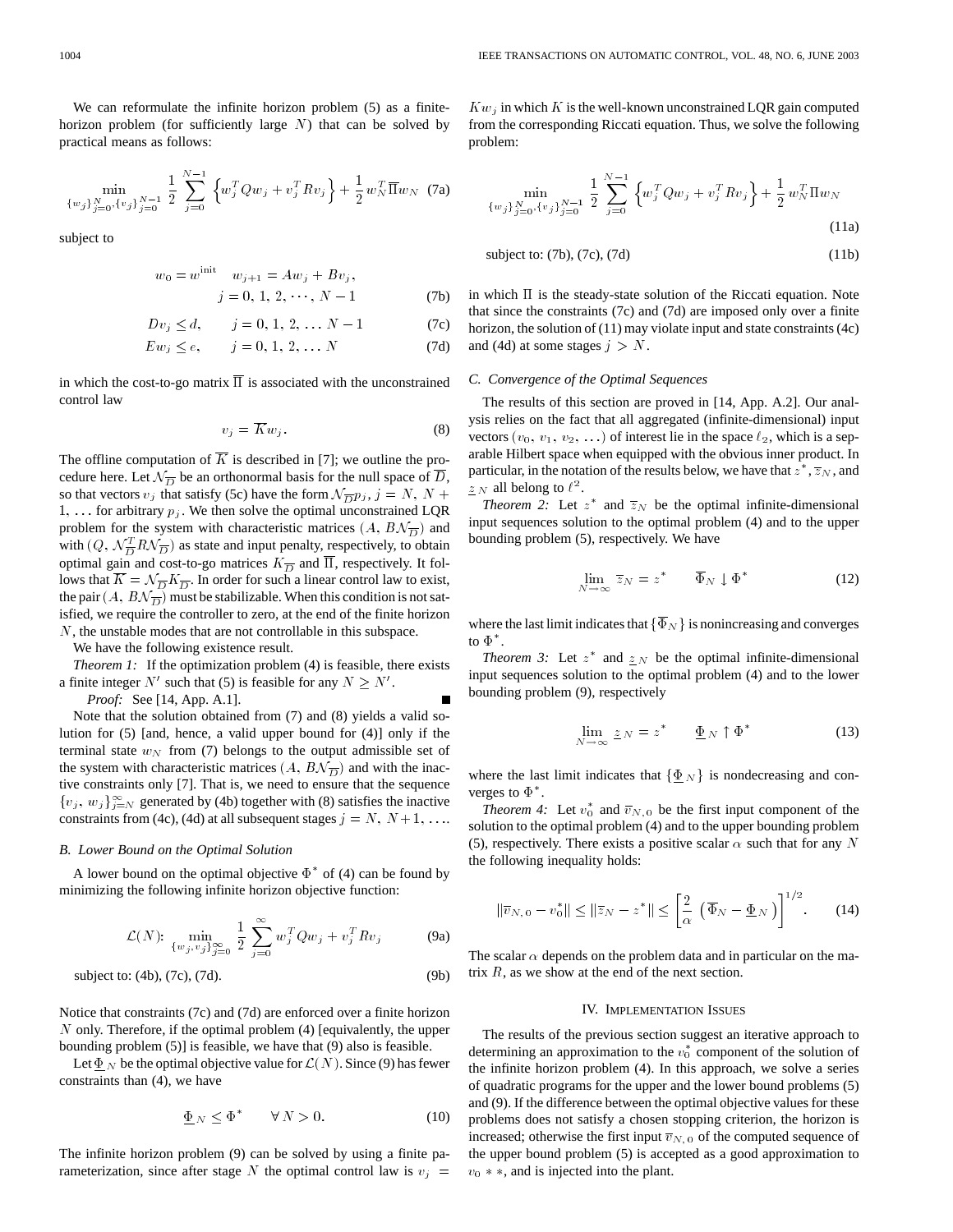As stopping criterion we use a relative difference between the upper and the lower bound solution

$$
\frac{\Phi_N - \underline{\Phi}_N}{1 + \underline{\Phi}_N} \le \rho \tag{15}
$$

where  $\rho$  is a small positive number.

At each sampling time we apply the following algorithm.

- Algorithm <sup>1</sup> Start with a positive horizon  $N > 0$ .
- 1) Solve (7). If the problem is infeasible, go to 5). Otherwise, let  $\Phi_N$  be the optimal value of its objective function.
- 2) If the final state  $w_N$  does not belong to the output admissible set for constraints inactive at steady state [7], go to 5).
- 3) Solve (11). Let  $\underline{\Phi}_N$  be the optimal value of its objective function.
- 4) Check (15). If satisfied, go to 6).
- 5) Increase the horizon  $N$  and go to 1).
- 6) Set  $v_0$  equal to the first solution component of (7).

The proposed algorithm always terminates because from (13) and (12) we have that

$$
\lim_{N \to \infty} \overline{\Phi}_N - \underline{\Phi}_N = 0 \tag{16}
$$

which implies that for any  $\rho > 0$  there exists a N' such that for N >  $N'$  the stopping criterion (15) is satisfied.

In (14), the monotonicity constant  $\alpha$  appears in the denominator, so the bound is tight when  $\alpha$  is large. It is straightforward to show that  $m \geq \lambda_{\min}(R) > 0$ , in which we used the fact that R is positive definite.

## V. CASE STUDY

As example we consider the heavy oil fractionator of the Shell Control Problem [15]. A linear model of the system is

$$
G(s) = \begin{bmatrix} \frac{4.05e^{-27s}}{50s+1} & \frac{1.77e^{-28s}}{60s+1} & \frac{5.88e^{-27s}}{50s+1} \\ \frac{5.39e^{-18s}}{50s+1} & \frac{5.72e^{-14s}}{60s+1} & \frac{6.90e^{-15s}}{40s+1} \\ \frac{4.38e^{-20s}}{33s+1} & \frac{4.42e^{-22s}}{44s+1} & \frac{7.20}{19s+1} \end{bmatrix}.
$$
 (17)

The following input and output constraints are considered:

$$
-0.5 \le u_i \le 0.5, \qquad i = 1, 2, 3
$$
  

$$
-0.5 \le y_1 \le 0.5, \qquad -0.5 \le y_3.
$$

The controller tuning matrices are  $Q = R = I$ . We consider a setpoint:  $\overline{y} = \begin{bmatrix} 0.3 & 0.3 & -0.3 \end{bmatrix}^T$ , which is not reachable due to input constraints. The target calculations return (with  $Q_s = R_s = I$ ,  $q_s^T =$  $10<sup>6</sup>$  (1) the following feasible targets for input and output:

$$
u_{s,k} = \begin{bmatrix} 0.5 \\ -0.1026 \\ -0.2702 \end{bmatrix} \quad y_{s,k} = \begin{bmatrix} 0.2540 \\ 0.2436 \\ -0.2086 \end{bmatrix},
$$
  

$$
k = 0, 1, 2, ....
$$
 (18)



Fig. 1. Closed-loop inputs.

Because the setpoint is unreachable, the first component of  $u_{s,k}$  equals its upper bound, and the origin lies on the boundary of the feasible region.

In Figs. 1 and 2, we report inputs and outputs for three optimal regulators obtained with different relative tolerance ( $\rho = 10^{-6}$ ,  $10^{-3}$  $10^{-1}$ , respectively). The regulators with relative tolerance of  $10^{-6}$  and  $10^{-3}$  show essentially the same closed-loop response. Also, the regulator with relative tolerance of  $10^{-1}$  guarantees a performance not too far from optimal. Clearly, the use of a larger tolerance has a direct impact on the computation time because the horizon length  $N$  required to satisfy the stopping criterion decreases. We show in Fig. 3 the horizon required by each controller to meet the specified convergence tolerance, at each point in the simulation. It is interesting to notice that the required horizon is larger at the beginning of the horizon because the system state is far away from its steady state, and then it decreases.

For this particular example the sampling time is 4 min [15], while the average computation time required for the controller with  $\rho = 10^{-6}$